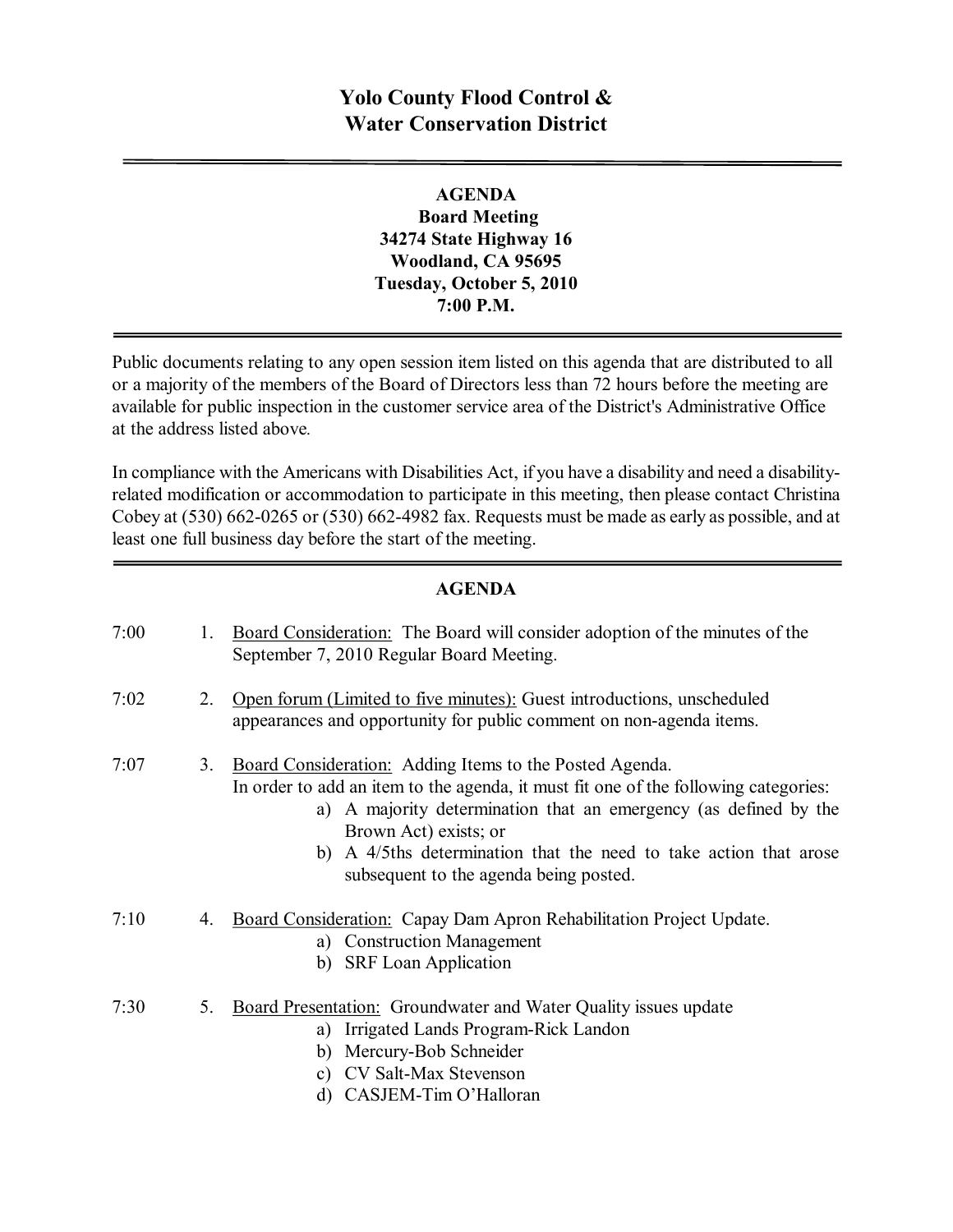| 8:05 | 6. | Board Consideration:<br>Membership in Northern California Water Association<br>(NCWA)                                                                                                                                                                                     |
|------|----|---------------------------------------------------------------------------------------------------------------------------------------------------------------------------------------------------------------------------------------------------------------------------|
| 8:10 | 7. | <b>Board Presentation:</b> Mid-year Budget Review                                                                                                                                                                                                                         |
| 8:25 | 8. | Directors' Reports: Each member of the Board will have the opportunity to report<br>on meetings and conferences attended during the prior month on behalf of the<br>District.                                                                                             |
| 8:30 | 9. | Attorney's Report: The District's attorney will report on the following:<br>a) Current legal and legislative activities.                                                                                                                                                  |
| 8:40 |    | 10. General Manager's Report: The Board will receive a report from the General<br>Manager or designated representatives regarding current general activities and<br>projects of the District.<br>a) General Activities<br>b) Operations, Maintenance and Water Conditions |
| 8:50 |    | 11. General Discussion: Opportunity for Board members to ask questions for<br>clarification, provide information to staff, request staff to report back on a matter,<br>or direct staff to place a matter on a subsequent agenda.                                         |
| 8:58 |    | 12. Board Consideration: The Board will consider the approval and the payments of<br>bills.                                                                                                                                                                               |
| 9:00 |    | 13. Adjourn                                                                                                                                                                                                                                                               |

The public may address the Board concerning an agenda item either before or during the Board's consideration of that agenda item. Public comment on items within the Board's jurisdiction is welcome, subject to reasonable time limits for each speaker. Upon request, agenda items may be moved up to accommodate those in attendance wishing to address that item. Times listed for consideration of agenda items are approximate only. The Board may consider any agenda item at any time during the Board meeting.

I declare that the foregoing agenda was posted at the office of the Yolo County Flood Control and Water Conservation District, 34274 State Highway 16, Woodland, CA on October 1, 2010.

By:  $\Box$ 

Jennifer Reed, Project Manager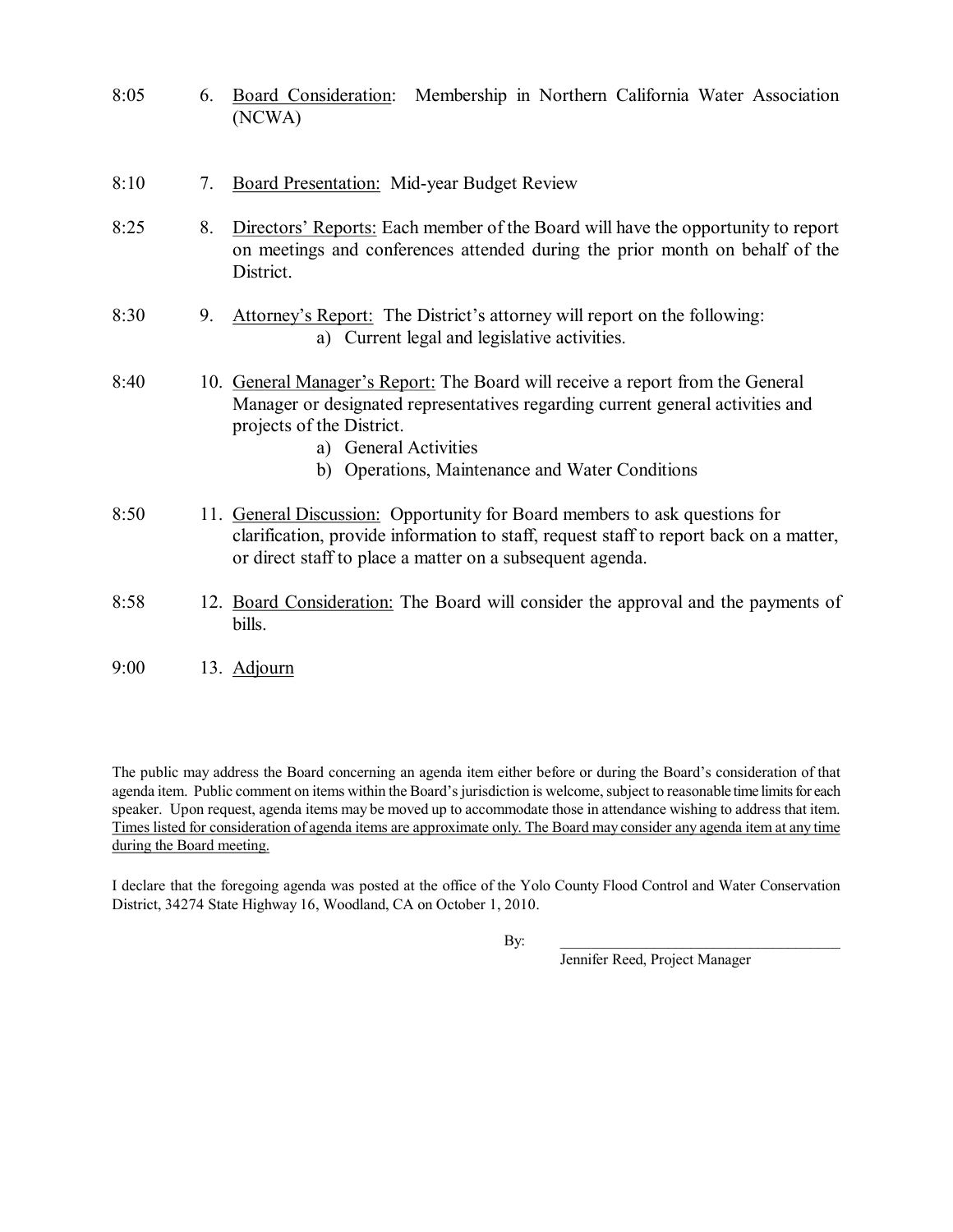

**FLOOD CONTROL & WATER CONSERVATION DISTRICT** 

# **BOARD MEETING MINUTES Tuesday, October 5, 2010, 7:00 PM**

**YCFCWCD Offices 34274 State Highway 16 Woodland, CA 95695**

The regular meeting of the Board of Directors of the Yolo County Flood Control and Water Conservation District was held at 7:00 p.m. on Tuesday, October 5, 2010, at its regular place of business, 34274 State Highway 16, Woodland, California. Vice-Chair Rominger convened the meeting. Absent were Chair Brice and Director Vink. In attendance were:

District Board Bruce Rominger, Vice-Chair Jim Mayer Ron Tadlock

District Staff Tim O'Halloran, General Manager Christy Barton, Assistant General Manager Fran Borcalli, floodSAFE Yolo Program Manager Daniel Holmes, Information Organization Consultant Stefan Lorenzato, Environmental Program Manager Jen Reed, Project Manager Max Stevenson, Water Resources Associate Paul Bartkiewicz, Legal Counsel

Members of the Public Duane Chamberlain Rick Landon Sara McIlroy Don Rominger Denise Sagara Bob Schneider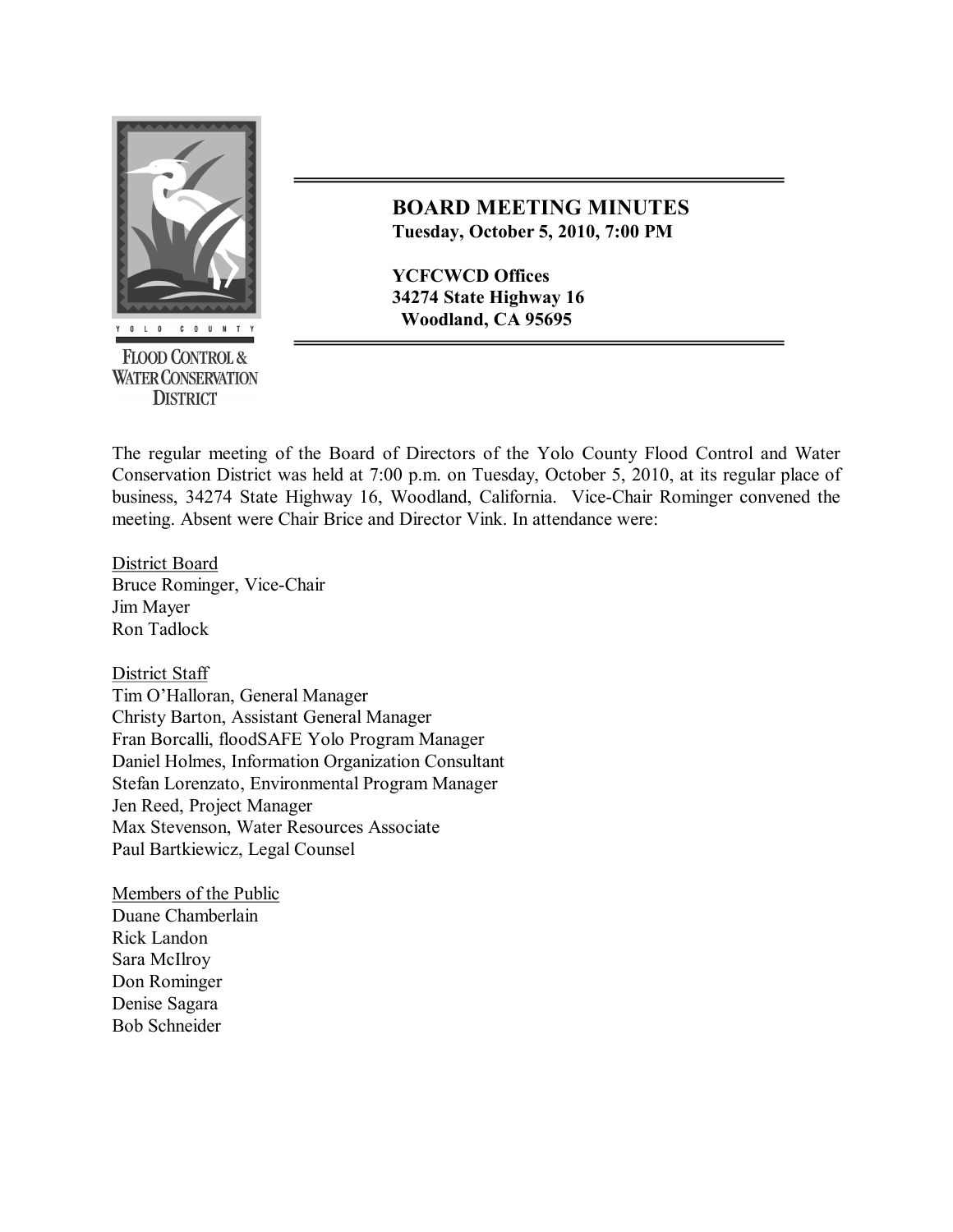#### **1. BOARD CONSIDERATION: Approval of Minutes**

**M/S/C** approved the minutes of the September 7, 2010 Regular Board Meeting as submitted.

# **2. OPEN FORUM**

None.

#### **3. BOARD CONSIDERATION: Adding Items to the Posted Agenda** None.

### **4. BOARD CONSIDERATION: Capay Dam Apron Rehabilitation Project Update**

**Construction Management** – Environmental Program Manager Lorenzato introduced Stantec Project Engineer McIlroy to provide the construction management update for the project.

McIlroy presented photos of the last six weeks of work and reviewed the dewatering efforts, noting that water management is an art. She reviewed the milestones to date and reported the project is on schedule. She reported that the contractor has been good to work with, administrative activities have been running smoothly and the environmental monitoring at the site is going fine. Adjustments to project costs are currently being developed based on change orders and the deletion of a project item that was found unnecessary once the site was dewatered and could be inspected.

Lorenzato reviewed the construction process including the reasoning behind the use of roller compacted concrete for the project. He reported the grade controlstructure will be installed the last week of the project and will be 10 feet below grade.

**State Revolving Fund Loan Application** – Lorenzato reported that the State Water Resources Control Board had approved the District's loan application for \$4.2 million at 2.7% interest. He noted the total project is estimated now at \$3.9 million, of which \$1.2 million has already been spent.

# **5. BOARD PRESENTATION: Groundwater and Water Quality Issues Update**

General Manager O'Halloran reported there are a number of activities occurring in Yolo County that are impacting the District and its water customers. He noted the opportunity for cost containment by creating partnerships, eliminating overlap, increasing efficiency, and taking advantage of economies of scale, when addressing these issues.

**Irrigated Lands Program** – Retired Yolo County Agricultural Commissioner Landon reported on the Central Valley Regional Water Quality Control Board's (RWQCB) Long-Term Irrigated Lands Regulatory Program, which is proposed to replace the current Interim Irrigated Lands Program in 2011. Both programs regulate discharges from irrigated lands into waters of the State and are designed to monitor surface water and surface water quality. He specifically reviewed the current monitoring program in Yolo County, including site locations, frequency of testing, exceedences of water quality standards, and associated costs. Landon reported that a major change in the new program will be the regulation of groundwater. Review of options regarding the Long-Term Irrigated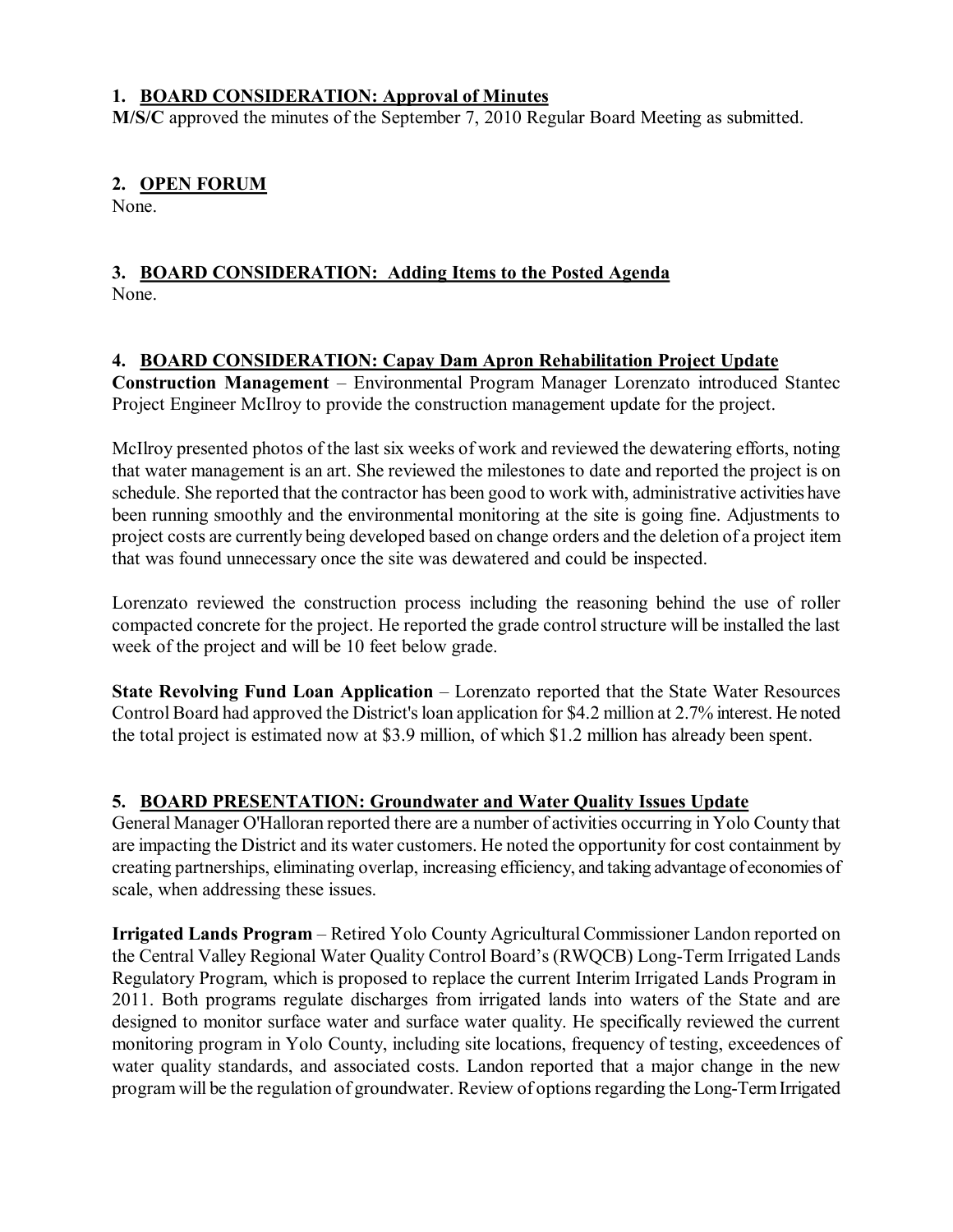Lands Regulatory Program is still in process, but is proposed for a three-year phase-in starting in 2011, and will probably require development of a regional groundwater management plan. Landon noted that the Flood Control District and RD 108 have been actively involved in the program development process.

Landon reported that many entities in Yolo County have groundwater management plans in place and that the Water Resources Association of Yolo County (WRA) adopted an Integrated Water Resources Management Plan (IRWMP), which should position Yolo County well to meet the requirements of the Long-Term Irrigated Lands Program as it is being modified. He also said that by modifying current groundwater management plans in Yolo County, it should be relatively easy to meet the requirements of the RWQCB. Landon stated that Yolo County has good water quality and quantity compared to other areas of the state, but that there are some water quality problems that need to be addressed. He identified salts (EC) and nitrates as water quality issues that would need to be addressed in a Regional Water Quality Management Plan. This plan would be developed through the combined efforts of the WRA, the Reclamation Districts, and the Flood Control District. He stated that if this collaboration is unsuccessful, individual growers could be required to develop plans specific to the management of water quality on their farms.

Landon reported once the regulatory program has been developed, the RWQCB will implement a fee schedule to pay for the program. Fees are expected to increase from \$.12 per acre per year currently charged to \$.49 per acre per year.

O'Halloran reported that Landon and Farm Bureau Manager Sagara have provided excellent leadership coordinating with the WRA regarding these issues, and thanked them both for their actions.

**Sacramento River Watershed Interregional Mercury Plan** – Bob Schneider provided an abstract of the Interregional Mercury Plan for the Sacramento River Watershed. He reported that 50 % ofthe mercury found in the Sacramento River originatesin the Cache Creek watershed, and that 50% ofthe mercury coming down Cache Creek is retained in the Settling Basin. He reviewed the problems created by mercury when it becomes methylmercury, the common sources of mercury, and activities of the State Water Resources Control Board (SWRCB) regarding setting Total Maximum Daily Loads (TMDL) for methylmercury on various watersheds throughout California, including the Cache Creek watershed. He noted that Indian Valley was recently added to the list of mercury impaired water bodies in the Central Valley Region TMDL report. He also reported on efforts to educate the public regarding the importance of restricting their consumption of fish caught in various locations subject to mercury contamination.

**CV-SALTS** – Water Resources Associate Stevenson provided a slide presentation regarding the Central Valley Salinity Alternatives for Long-Term Sustainability (CV–SALTS) program. The CV-SALTS program isthe product of the Central Valley SalinityCoalition, Inc., a nonprofit created bya memorandum of agreement with state and regional water boards. The purpose of CV–SALTS is to organize, facilitate and fund efforts needed for the efficient management of salinity in the Central Valley. The coalition will address salts, salinity and nitrates in water. The first product of CV–SALTS has been a pilot study to try to answer questions regarding salt in three parts of the Central Valley – northern, southern and central areas. The study area in northern California was Yolo County. Stevenson reviewed the statistical information generated by the Yolo Countystudyarea regarding salt and nitrate loading. He noted in the Yolo County study area, the majority of salt input is from surface water while the majority of nitrate input is from fertilizer and other land applications. The concept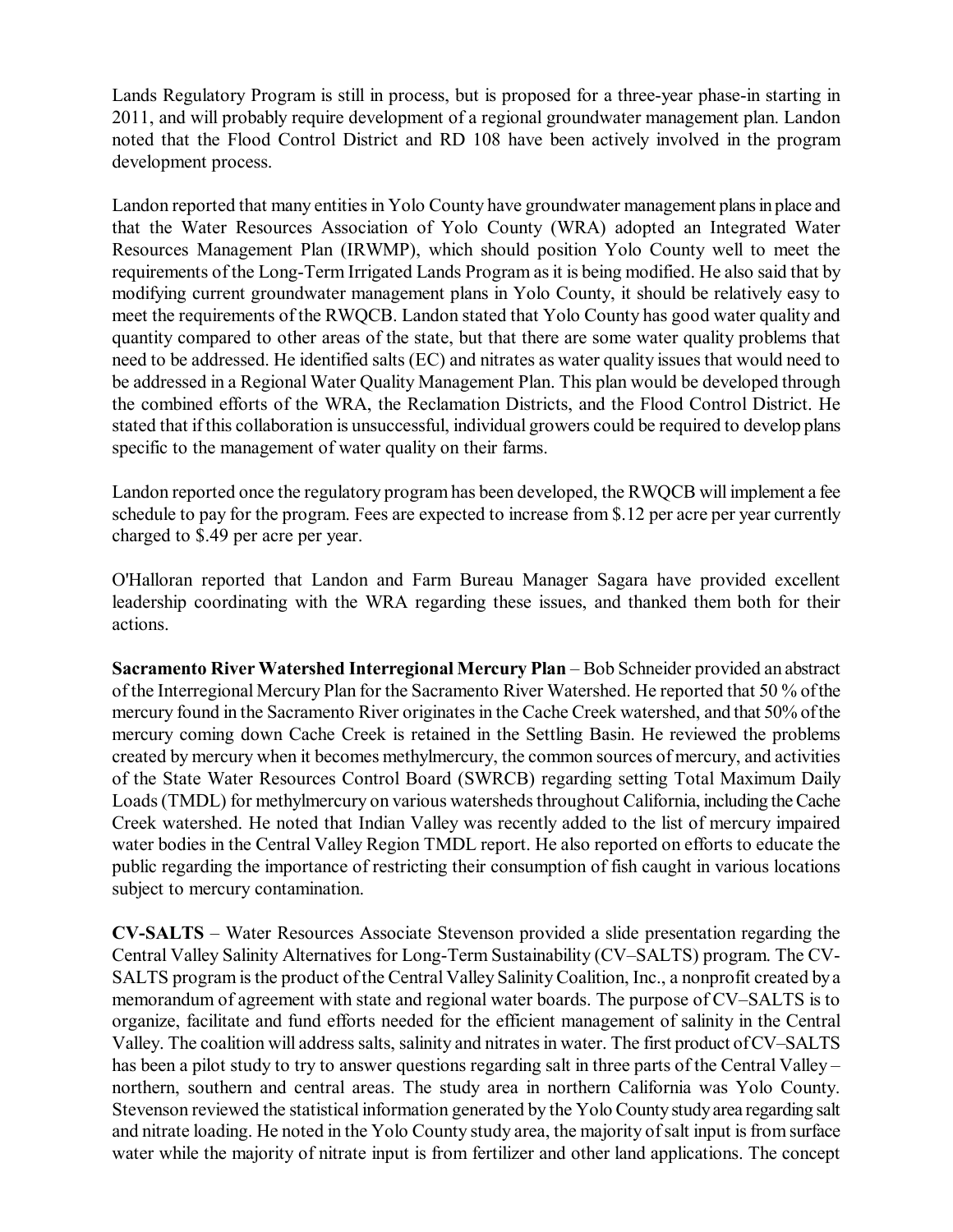being investigated isthat salt and nitrate buildup is a disposal issue. Director Rominger and Stevenson have been participating in the CV–SALT meetings, but the District is not a member of the group.

**California Statewide Groundwater Elevation Monitoring - General Manager O'Halloran stated** that California legislation passed in late November 2009 requires collaboration between groundwater monitoring parties and the DWR to collect groundwater elevationsthroughout the state and to make this information available to the public. He reported on a recent California Statewide Groundwater Elevation Monitoring (CASGEM) workshop sponsored by the California Department of Water Resources (DWR) and the Association of California Water Agencies (ACWA). The purpose of the workshop was to explain CASGEM and its implementation options. The District has been participating with ACWA in the process of developing procedures to implement the legislation. O'Halloran reported that the regulations require a lead agency for each basin, which will coordinate the monitoring, compile the data, and submit it to DWR. January 1, 2011 isthe deadline for providing DWR information designating the lead agencies and the associated coverage areas for the monitoring programs. O'Halloran noted that determining the areas of coverage may become an issue. O'Halloran stated that in Yolo County, the District's current monitoring activities exceed what is required by the legislation, and that the WRA and its Technical Committee will provide support to the lead agency.

### **6. BOARD CONSIDERATION: Membership in Northern California Water Association**

General Manager O'Halloran requested the Board rearrange Agenda items 6 and 7, such that item 7 precedes item 6. Vice-Chair Rominger made that change.

#### **7. BOARD PRESENTATION: Midyear Budget Review**

General Manager O'Halloran reviewed the District's Fiscal Year 2010/2011 adopted budget, budget activitiesto date, and the forecasted end of year figures as presented in the Director's Administrative Package. He noted that the Board adopted a balanced budget and that the District has no formal

reserve policy related to the replenishment of reserve funds. O'Halloran reported that the reserve replenishment issue will be vetted through the Finance Committee.

#### **6. BOARD CONSIDERATION: Membership in Northern California Water Association**

General Manager O'Halloran reported that consideration of membership in Northern California Water Association (NCWA) is both a budget and a policy issue. He reviewed the history of the District's concerns related to NCWA, the current status of NCWA's leadership, its recent activities and how they relate to the District. He said the District is supportive of the current NCWA leadership and how it is using District funds to address issues that are important to the District. O'Halloran recommended that when the Board considers payment of the bills later on the agenda, that the Board include approving payment of the second half of the District's Fiscal Year 2010/2011 NCWA dues, and that the funds come from the District's reserves.

#### **8. DIRECTORS' REPORTS**

Director Mayer reported that the Regional Integrated Regional Water Management Planning Grant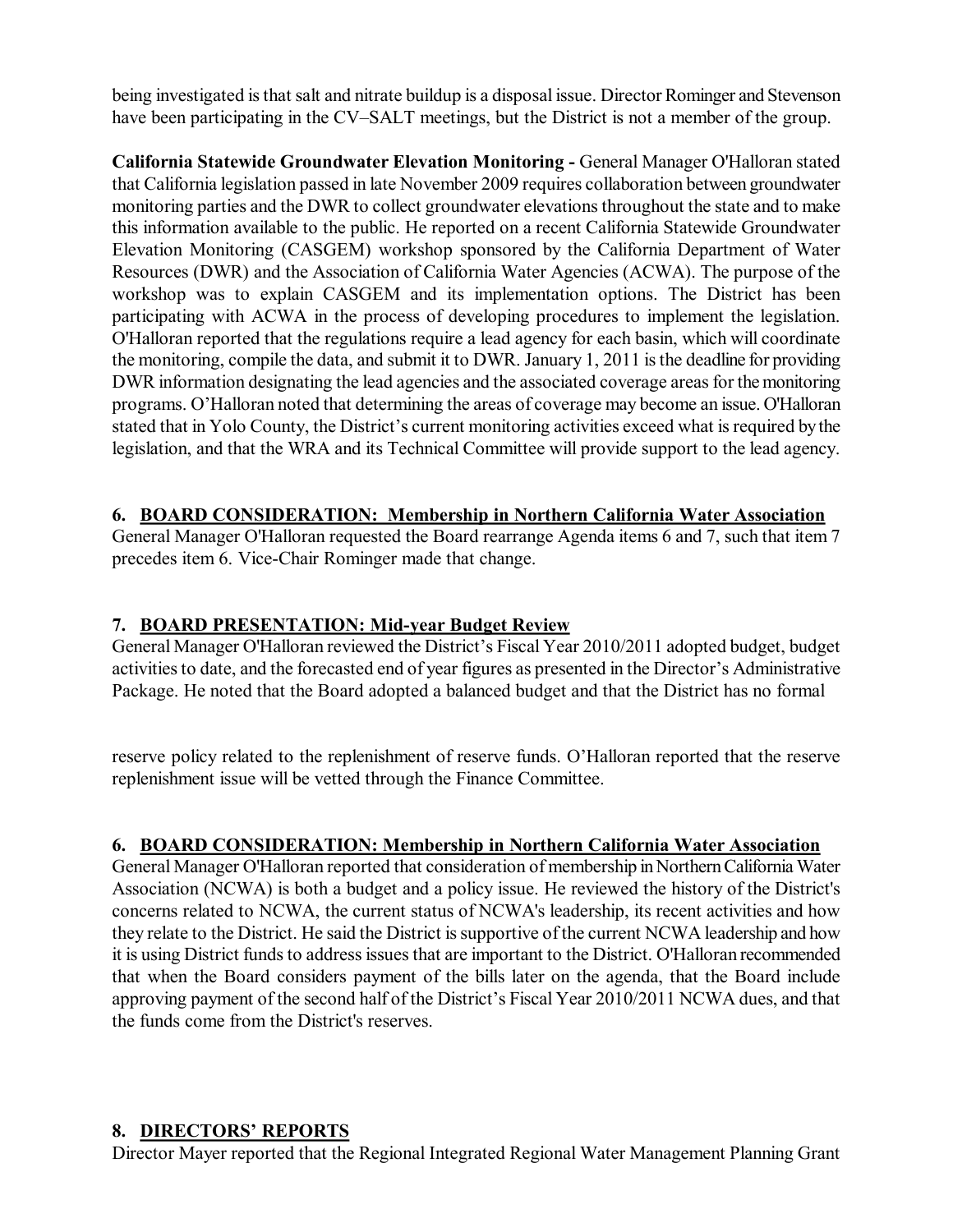application that was reviewed at the September Regular Board meeting was presented to the WRA Board of Directors and approved for submittal to DWR. He noted a representative from DWR reported fewer applications had been received than were expected.

## **9. ATTORNEY'S REPORT**

Legal Counsel Bartkiewicz reported his office is still actively following Delta issues. He highlighted a number of bills that had been defeated in the legislature, but noted that there are currently some trailer bills with the same provisions. He noted the main Delta related issues for the District are the reallocation of water and various fee proposals. Additionally, an item of concern is that the Bay Delta meetings, although not held secretly, are closed and private meetings. His office continuesto monitor the Delta Stewardship Council and its activities. Bartkiewicz reported that the SWRCB had recently provided its water rate fees for the upcoming year and that water right fees and fees associated with hydroelectric relicensing are scheduled to increase substantially.

### **10. GENERAL MANAGER'S REPORT**

General Manager O'Halloran reported that Administrative Assistant Cobey will be not be at work for a month and that Project Manager Reed will be coordinating assignment of Cobey's duties.

**General Activities** – O'Halloran reported on his activities with NCWA. He reported that the Managers Group meetings are working well, and that regular meetings with Fritz Durst, Chair of NCWA's Water Management Task Force, to develop a regional water narrative to document basin wide water efficiency have been productive.

**Operations, Maintenance and Water Conditions –** O'Halloran reported that the District used storage available in the canal system behind check structures to provide water for as long as possible to rice farmers who still needed water after the irrigation season. The farmers had expressed their appreciation. O'Halloran noted that there is still a trace of water in the Winters Canal due to the Capay Dam Restoration Project.

# **11. GENERAL DISCUSSION**

None

# **12. BOARD CONSIDERATION: Payment of Bills**

**M/S/C** approval for payment of the second half of the NCWA dues and the following claim(s):

Yolo County Flood Control Checks: #44702 - 44712

#### **13. ADJOURN**

There being no further business to come before the Board, the meeting was adjourned.